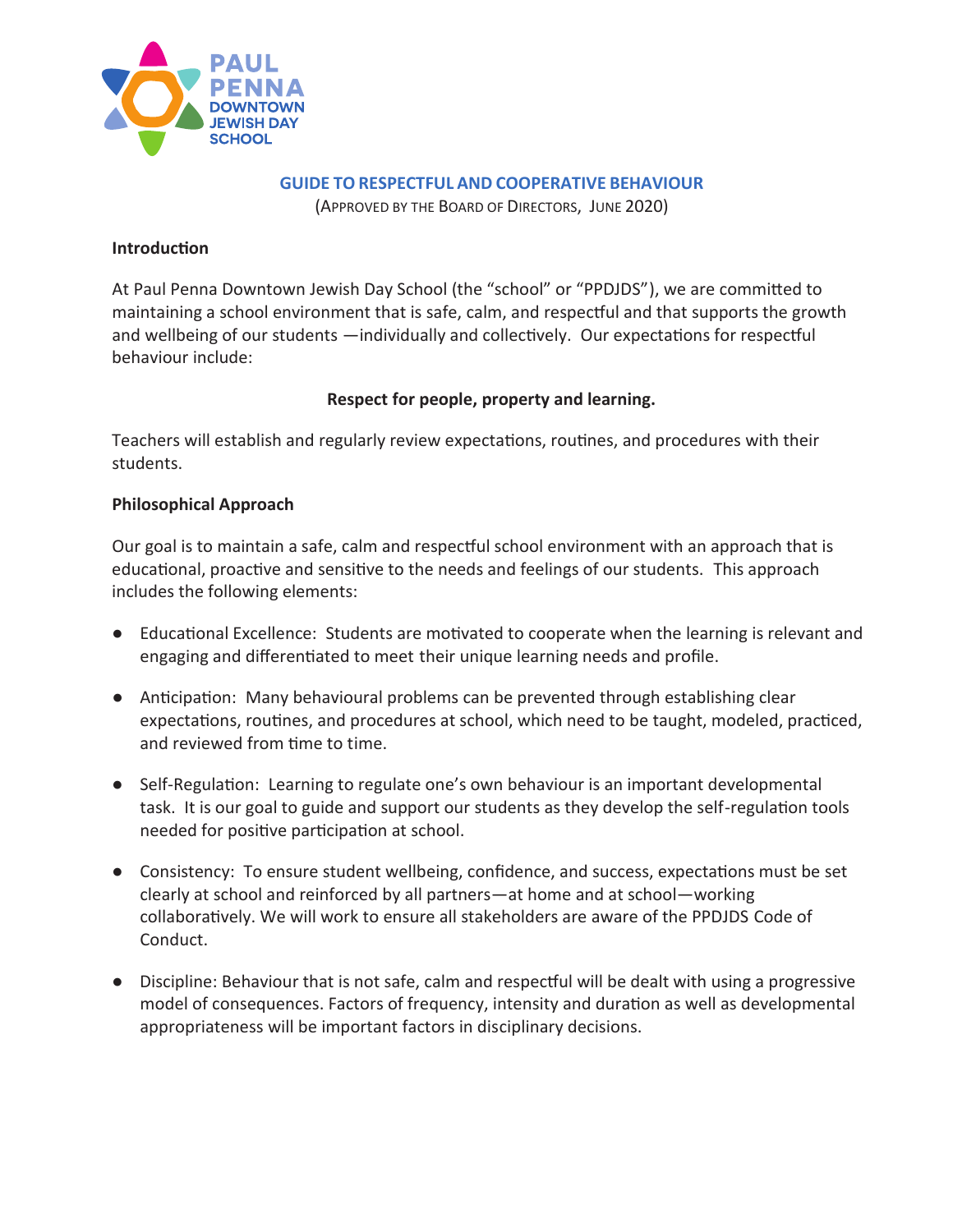#### **Paul Penna DJDS Code of Conduct**

In order to maintain a school environment that is safe, calm and respectful and where respect for people, property and learning is front and centre, all students, parents, teachers and other school staff must be held to standards of behaviour. Our Code of Conduct is guided by our 7 values and philosophical approach to behaviour. The Code of Conduct applies to students on school property, busses, and at school related events, including field trips. When investigating violations of the Code of Conduct, faculty will attempt to maintain clear and thorough documentation.

All members of the school, including parents, students, teachers, administrators, visitors and volunteers, community must:

- Respect and comply with all applicable federal, provincial, municipal laws;
- Comply with the Code of Conduct;
- Demonstrate honesty and integrity;
- Respect differences in people, their ideas, and their opinions;
- Treat one another with dignity and respect at all times, and especially when there is disagreement;
- Respect and treat others fairly, regardless of, for example, race, ancestry, place of origin, colour, ethnic origin, citizenship, creed, sex, sexual orientation, gender identity, gender expression, age, marital status, family status or disability;
- Respect the rights of others;
- Show proper care and regard for school property and the property of others;
- Take appropriate measures to help those in need;
- Seek assistance from a member of the school staff, if necessary, to resolve conflict peacefully;
- Respect all members of the school community, especially persons in positions of authority;
- Respect the need of others to work in an environment that is conducive to learning and teaching;
- Not swear, with word or gesture, at a student, faculty member or at another person in a position of authority;
- Respect the school's policies and practices for fire drills, lockdowns, evacuations, the Sussex Mews Laneway and the MNjcc;
- Show proper care for the physical school building, school properties and its surroundings;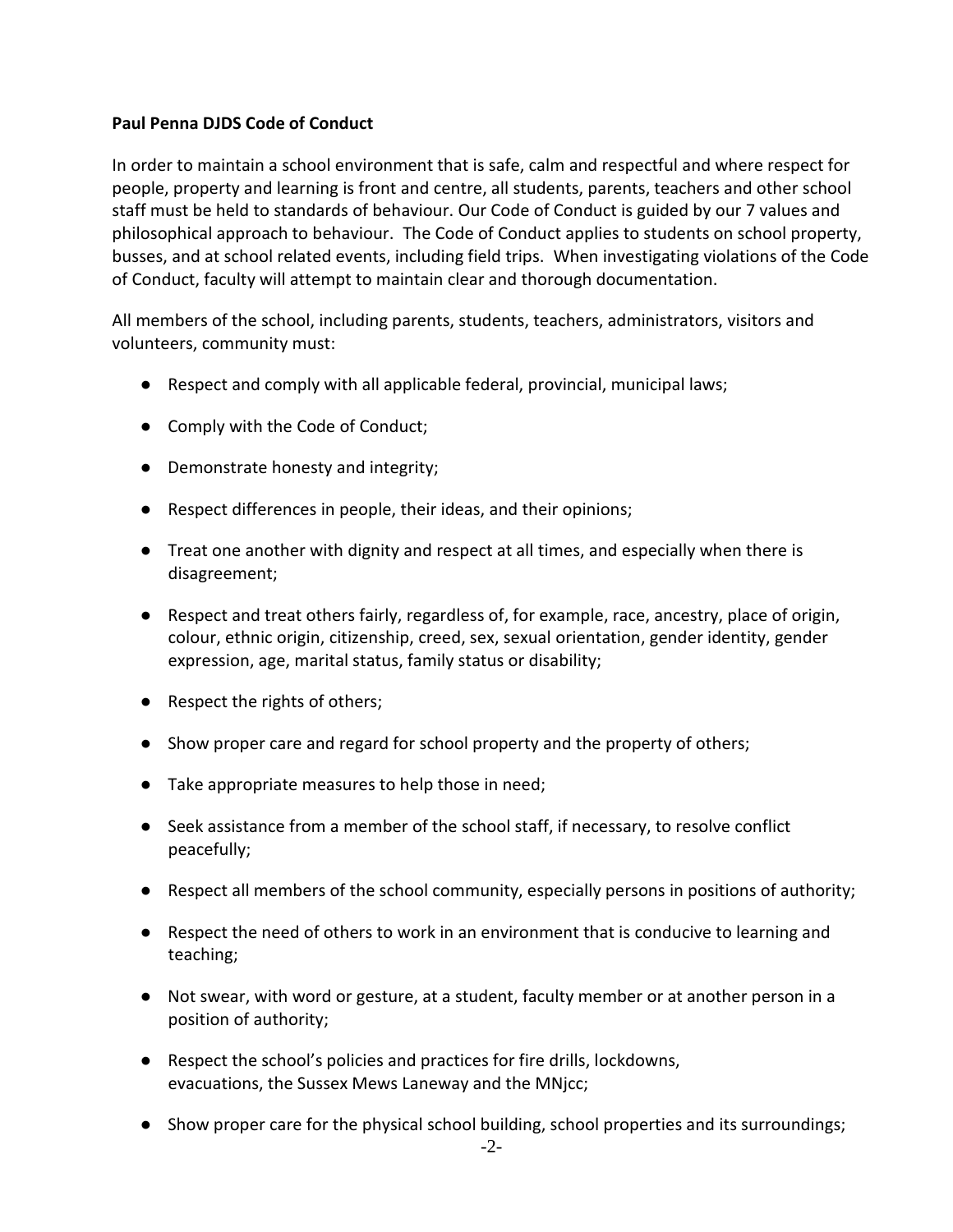- Prevent any forms of bullying, whether physical, social, exclusionary or cyber;
- Prevent any form of harassment in written, digital or oral form; or
- Respect the protocols for police investigations;

## *Safety*

All members of the school community must not:

- Engage in bullying behaviours, including social, physical, verbal, relational or cyber bullying;
- Commit sexual assault;
- Use social networks or digital media to impune another member of our community or share inappropriate or private information or images about another member of our community;
- Use any object to threaten or intimidate another person;
- Cause injury to any person with an object;
- Traffic in weapons or illegal drugs;
- Give alcohol or cannabis to a minor;
- Be in possession of, or be under the influence of, cigarettes (including electronic cigarettes or vaping devices, alcohol, cannabis (unless authorized by a medical professional), and/or other illegal drugs
- Commit robbery;
- Inflict or encourage others to inflict bodily harm on another person;
- Engage in hate speech and other forms of behaviour motivated by hate or bias; or
- Commit an act of vandalism that causes damage to school property or MNjcc property.

## *Conduct that also a breach of the Code of Conduct includes but is not limited to:*

- Sharing harmful material about another member of the school community online, through social media, over text or other similar behaviours;
- Using the internet, a media device or social media to engaging in forms of social cruelty or bullying;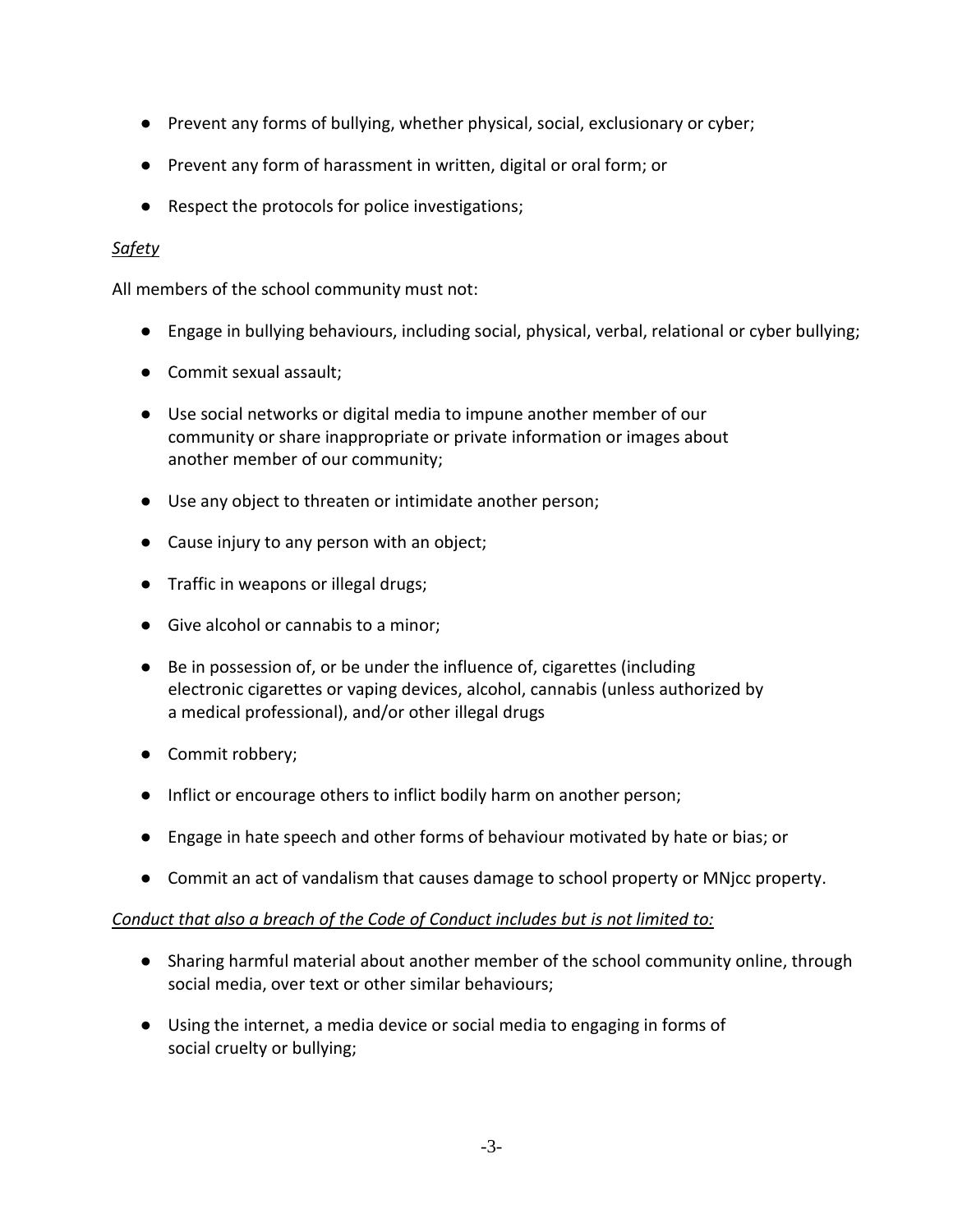- Not respecting the policies and practices of the school such as fire drills, lockdowns, evacuation procedures and the appropriate use of technology policies;
- Deliberate defiance of a teacher's instructions, or an inappropriate response in tone, words or physical behaviour to a teacher's instructions;
- Falsely setting off a fire alarm; or
- Leaving school grounds without permission.

The school community and parents are reminded that any concerns related to their child or the school should be brought to their child's teacher or the school administration directly. Social media is not the appropriate venue to raise concerns.

#### *The Standards of Behaviour apply:*

- on school property
- while off-site on field trips and other school-related activities or programs
- while travelling on a school bus or public transportation for the purpose of school transportation
- to in-school and off-site sports activities
- on school technology or electronic communications
- in circumstances where engaging in an activity could have a negative impact on the school climate

## **Professional Roles and Expectations**

The Code of Conduct recognizes that all members of the school community, including the Head of School, faculty, staff, students, and parents/guardians, have an obligation to comply with standards of behaviours as outlined in this policy.

Each member of the school community has the following roles and responsibilities:

## *Head of School*

Under the direction of the Board of Directors, the Head of School takes a leadership role in the daily operation of the school. They provide this leadership by:

- demonstrating care for the school community and a commitment to student achievement and well-being in a safe, inclusive and accepting learning environment;
- holding everyone under their authority accountable for their own behaviour and actions;
- empowering students to be positive leaders in their school and community;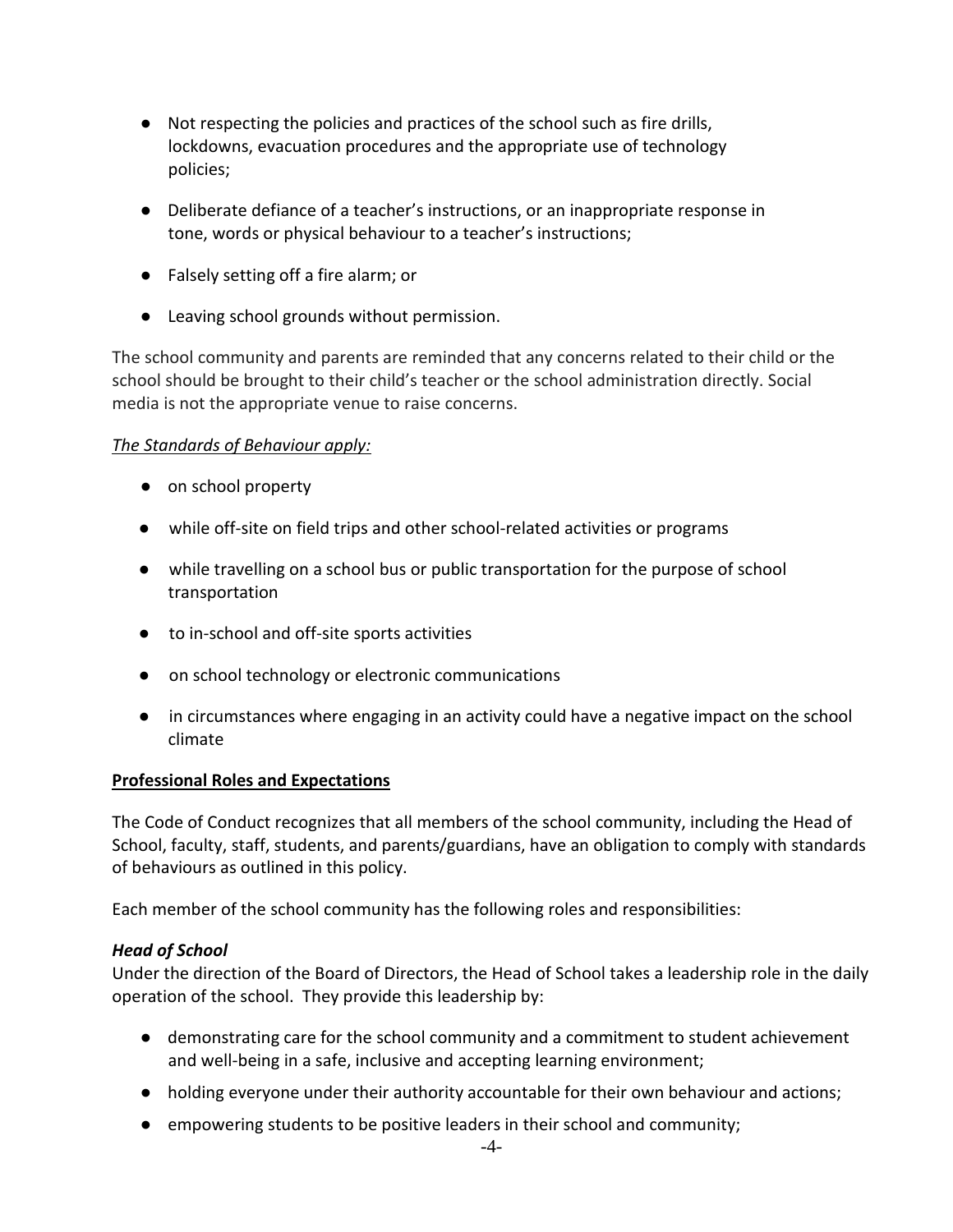● communicating regularly and meaningfully with all members of their school community.

#### *Teachers and Other School Staff*

Under the leadership of the Head of School, principals, teachers and other school staff maintain order in the school and are expected to hold everyone to the highest standard of respectful and responsible behaviour. As role models, teachers and other school staff uphold these high standards when they:

- help students work to their full potential and develop their sense of self-worth;
- empower students to be positive leaders in their classroom, school and community;
- communicate regularly and meaningfully with parents;
- maintain consistent standards of behaviour for all students;
- demonstrate respect for all students, staff, parents, volunteers, and other members of the school community;
- meet all professional expectations as laid out in the staff handbook;
- represent the school values in the wider community;
- refuse to 'friend' or interact with current students over social networks that are not the school's own educational learning management system.

#### *Students*

Students are to be treated with respect and dignity. In return, they must demonstrate respect for themselves, for others, and for the responsibilities of citizenship through acceptable behaviour. Respect and responsibility are demonstrated when students:

- come to school prepared, on time, and ready to learn;
- show respect for themselves, for others, and for those in authority;
- show respect for the ideas and opinions of others;
- show respect for the school's property;
- refrain from bringing anything to school that may compromise the safety of others;
- demonstrate honesty and integrity in their work; refusing to engage in plagiarism or academic dishonesty;
- respect the desire of others to learn, not preventing others from accessing the learning opportunities offered by the school;
- follow the established rules and takes responsibility for their own actions;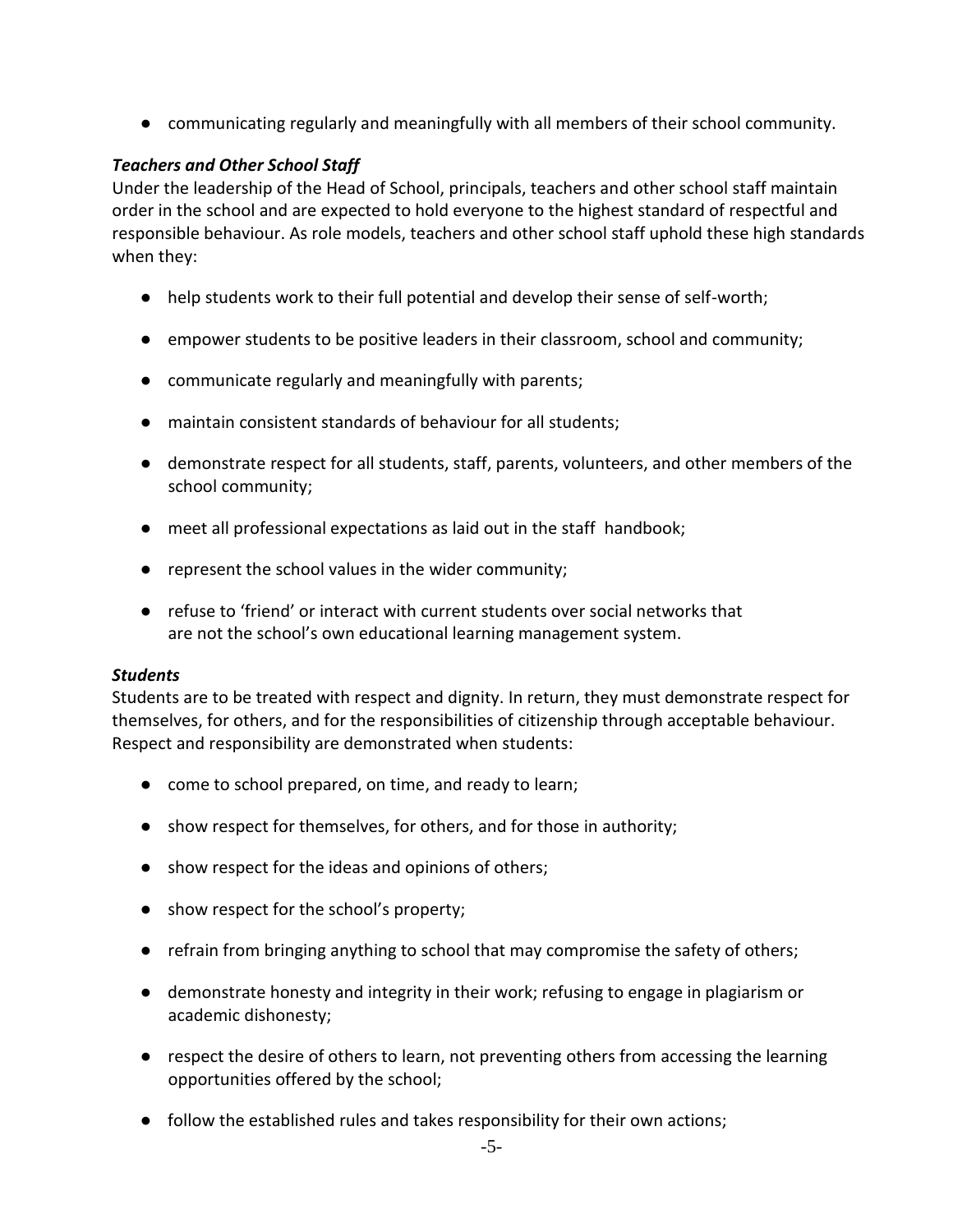- speak respectfully to administrators, teachers, and other adults that enter the school;
- respectfully accept disciplinary decisions of the school administrators.

#### *Parents*

Parents and guardians play an important role in the education of their children, and can support the efforts of school staff in maintaining a safe, inclusive, accepting, and respectful learning environment for all students. Parents fulfil their role when they:

- are engaged and interested in their child's school work and progress;
- communicate respectfully, regularly, honestly with the school;
- help their child be prepared for school, including wearing appropriate clothing for outdoor time in various weather conditions;
- ensure that their child attends school regularly and on time;
- promptly report to the school their child's absence or late arrival;
- show that they are familiar with the Code of Conduct and school rules;
- encourage and assist their child in following the rules of behaviour;
- model these behaviours themselves;
- assist school staff in dealing with disciplinary issues involving their child;
- respectfully accept disciplinary decisions of school administration and work in partnership with the school toward the growth of their child;
- treat all members of the school community, including administrators, teachers and other parents, respectfully, whether in person, on-line or over social media;
- voice concerns with the school or its employees in a polite, respectful and collaborative manner, whether in person, on-line, or over email.

## **Accountability**

There are times when children cross the boundaries of acceptable behaviour and violate the Code of Conduct. As part of our educational approach, we believe that the teacher must relate to each situation and each child in a way that he or she feels will best support that child and the group as a whole. In most cases, problematic behaviour will be handled by the teacher involved in conjunction with the core teacher. Members of the Educational Administrative Team will assist in cases of significantly or persistently problematic behaviour and, when needed, parental support will be enlisted.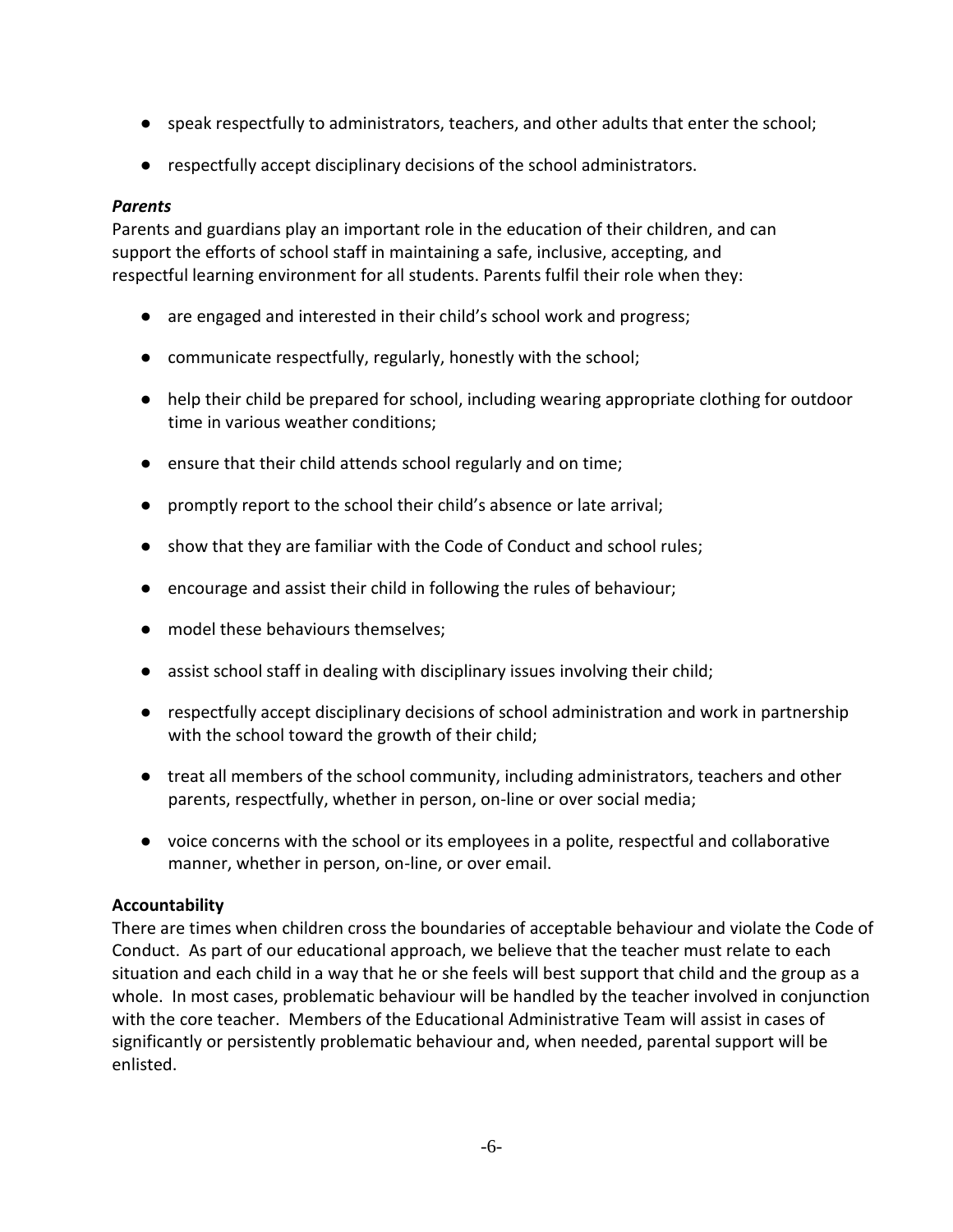In considering the most appropriate response to address inappropriate behaviour, the following should be taking into consideration:

- the particular student and circumstances;
- the nature and severity of the behaviour;
- the impact on the school climate, including the impact on students or other individuals in the school community.

#### **Low Level Misbehaviours**

When a child's behaviour moves outside of the expectations regarding safe, calm and respectful behaviour, the goal for the teacher in the classroom is to bring the child back to a place where safe, calm and respectful learning and behaviour can continue. For the teacher this might mean speaking to the child and reminding him/her of the classroom expectations at that moment. Appropriate actions for a teacher might include:

- allowing the child to take a break at a desk, in a safe/calm classroom space, in the hallway;
- presenting the child with a predetermined calm down tool colouring, a glitter bottle, a book;
- having a break with a staff member.

Once the child is calm, the child can return to the individual or group learning. Should there be a need for discipline from the classroom teacher, the consequences should fit the infraction and act to address any problem that was created. Students who are unable or unwilling to follow the rules will be monitored and supervised closely until they can demonstrate that the supervision is no longer needed. In some cases, they may need to be removed from the classroom.

#### **Escalating Behaviour**

Behaviour that is not safe, calm and respectful will be dealt with using a progressive model of consequences. Progressive discipline is a whole-school approach that utilizes a continuum of prevention programs, interventions, supports and consequences to address inappropriate student behaviour.

When inappropriate behaviour occurs, disciplinary measures should be applied within a framework that shifts the focus from one that is solely punitive to one that is both corrective and supportive.

At times the Core, Hebrew or Specialist teacher will handle the situation and when the behaviour becomes more severe a member of the educational administrative team will help manage the situation. The goal for dealing with behaviour that is not safe, calm and respectful is to bring students back to a place where they are being safe, calm and respectful. As educators we need to understand the behaviour and respond appropriately. That response can take different forms, but must always be safe, calm and respectful itself.

## **Considerations when addressing behaviour that is not safe, calm and respectful:**

1. Ensure the safety of the student and the other students and adults in the area.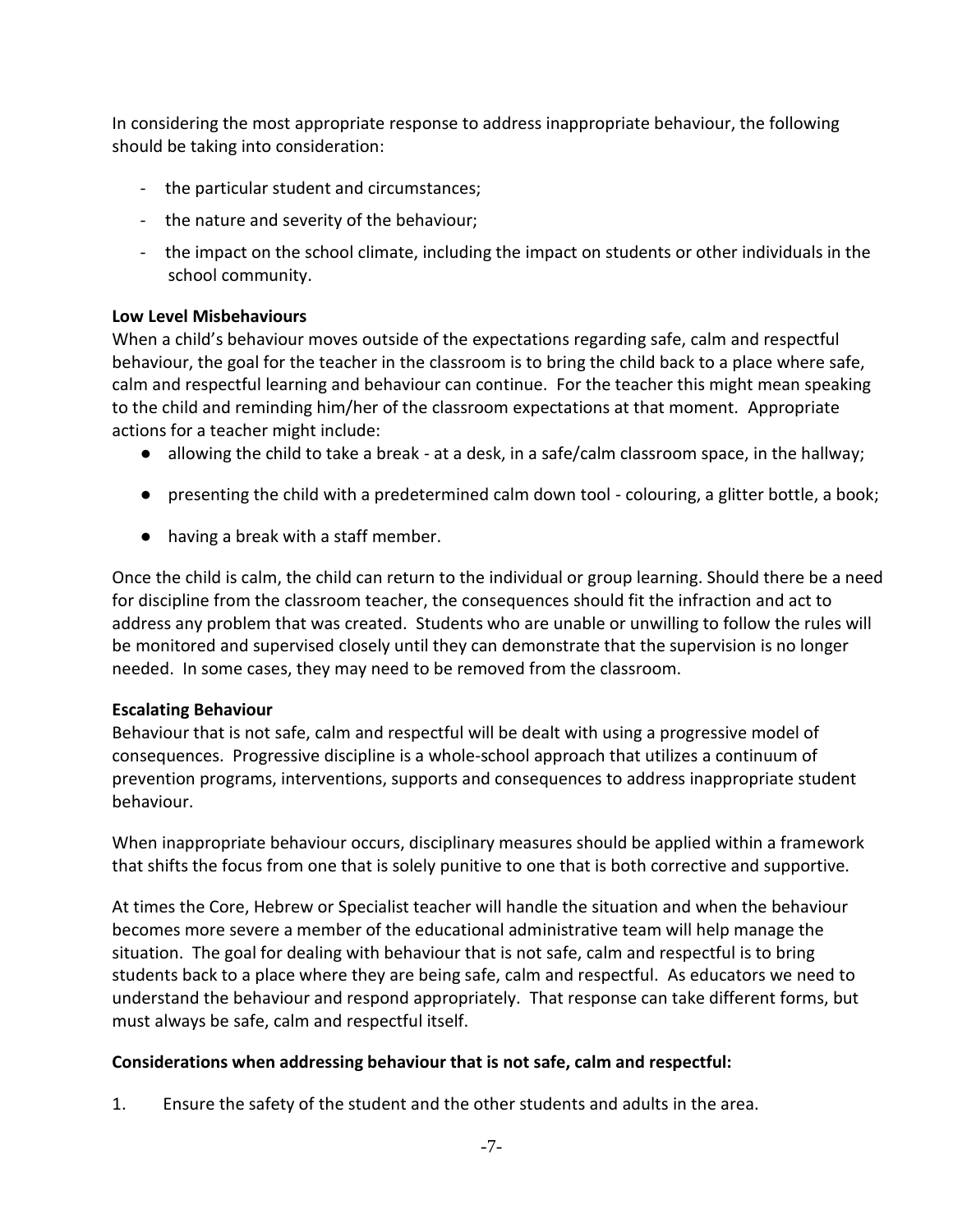- 2. Students will be asked to articulate which rule has been broken and why that rule is important.
- 3. There is a consequence for breaking a rule. Consequence-related discussions are to be calm, pleasant, and brief, with a focus on problem-solving.
- 4. When a pattern of behaviour that is not safe, calm and respectful seems to be developing, the teacher will communicate with parents by email or by phone. Communication will escalate from the level of the teacher to a member of the educational administrative team.

#### **In-school consequences**

Consequences are intended as a remediation for behaviour. The goal is to repair what has been broken and move towards a pattern of calm, safe and respectful behaviour. In-school consequences include:

- When possible, calling for an immediate "do-over" (going back and correcting the behaviour)
- A verbal or non-verbal reminder
- A conversation between a teacher and a child
- A practice session which reinforces appropriate behaviour
- A brief time-out followed by a conversation with a teacher or administrator
- An extended time-out followed by a conversation with a teacher or administrator
- A written reflection
- A behavioural action plan
- Modified recess time
- A team meeting
- Meeting with parents and child
- Financial restitution, reparation, or service in cases where damage is caused or maintenance work is made necessary.

## **Exceptional Circumstances**

Sometimes students misbehave because of academic, social or emotional factors or because of special needs that have not yet been diagnosed or addressed. When the Administrative Team identifies a persistent pattern of problematic behaviour, it may become apparent, over time, that a child's behaviour is not entirely within his or her control. In such cases, the school will reach out to parents to discuss the behavioural patterns being observed at school, and work collaboratively to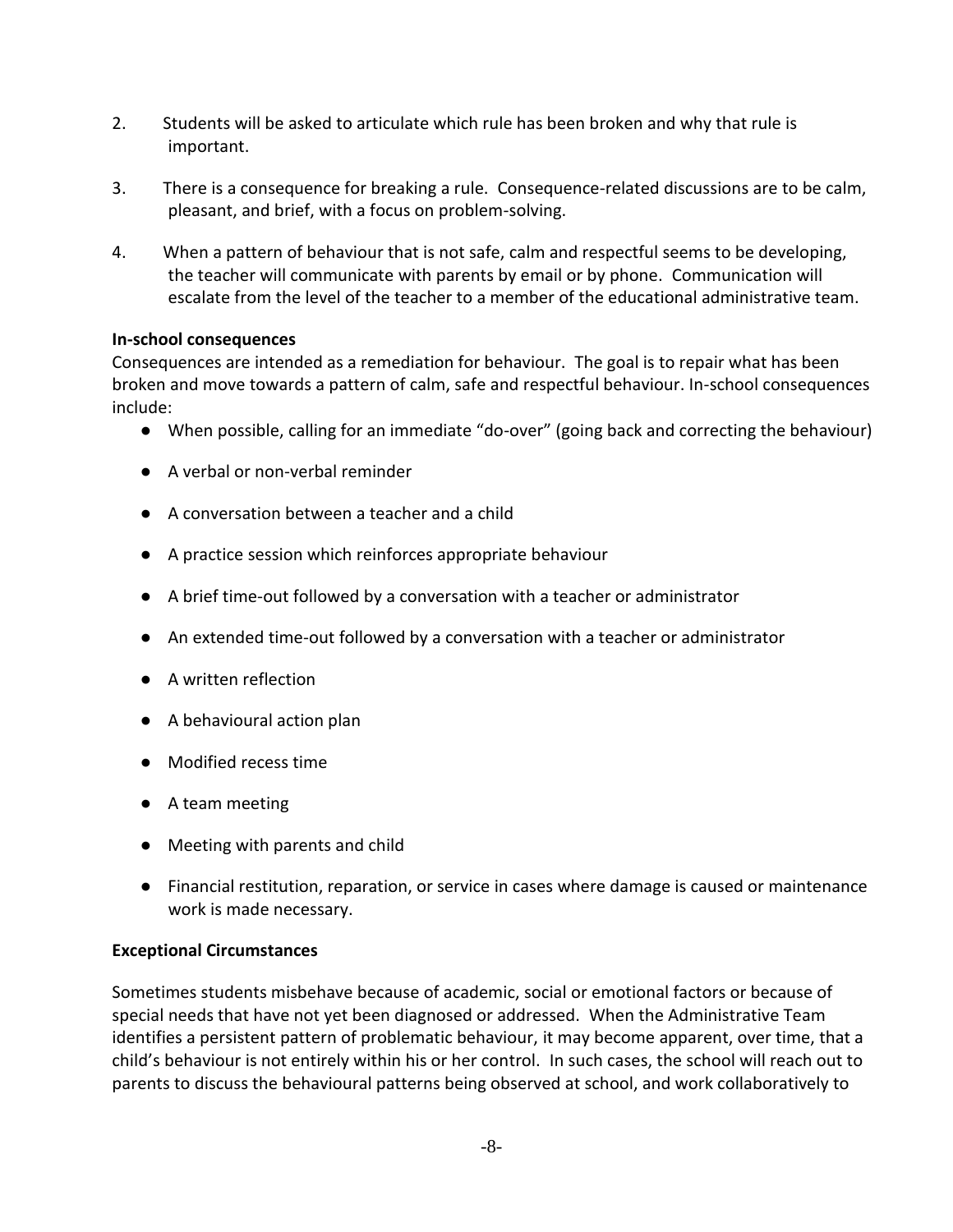identify the source of the problematic behaviour and develop a plan for providing the needed support.

Recommendations to parents might include consulting with a specialist for an assessment. In many cases, following an assessment, the school will develop an Individual Student Plan (ISP). In some cases, a family may be required by the school to provide, at their own expense, a part-time or fulltime assistant so that the child can participate successfully at school. In very rare cases, a family may be asked to temporarily keep a child at home until the necessary arrangements can be made to accommodate the child's needs.

## **Approach to suspensions**

A suspension is an extended time-out that is used to return a child to a pattern of safe, calm and respectful behaviour that will allow the child to rejoin the classroom and school community. A suspension, in-school or out-of-school, provides the time and space needed for one or more of the following:

- acceptance of responsibility
- reflection and problem-solving
- parental involvement
- supportive strategies and/or services

## **In-school suspension**

- When students are not able to be brought back to a state of safe, calm and respectful behaviour within a reasonable amount of time and for a prolonged amount of time (determined by age of child and professionals involved) they may be asked to leave the classroom community for the duration of the day or an additional period of time.
- An in-school suspension might be used when a child's behaviour is significantly or persistently disruptive, aggressive or otherwise inappropriate, but the child is responsive to adult supervision and guidance.
- When there is a need for repeated in-school suspensions, the duration of the suspension will increase, up to a maximum of 3 days. Subsequent suspensions will be an out-of-school suspension.

# **Out-of-school suspension**

- An out-of-school suspension may be necessary when a child's behaviour is significantly aggressive, dangerous or otherwise inappropriate and/or the student is not responsive to adult supervision and guidance.
- With an out-of-school suspension, the child's return to school will be preceded by a discussion with the student, a parent, and an administrator to review what led to the suspension, to reinforce the school's expectations, and to establish an understanding about next steps.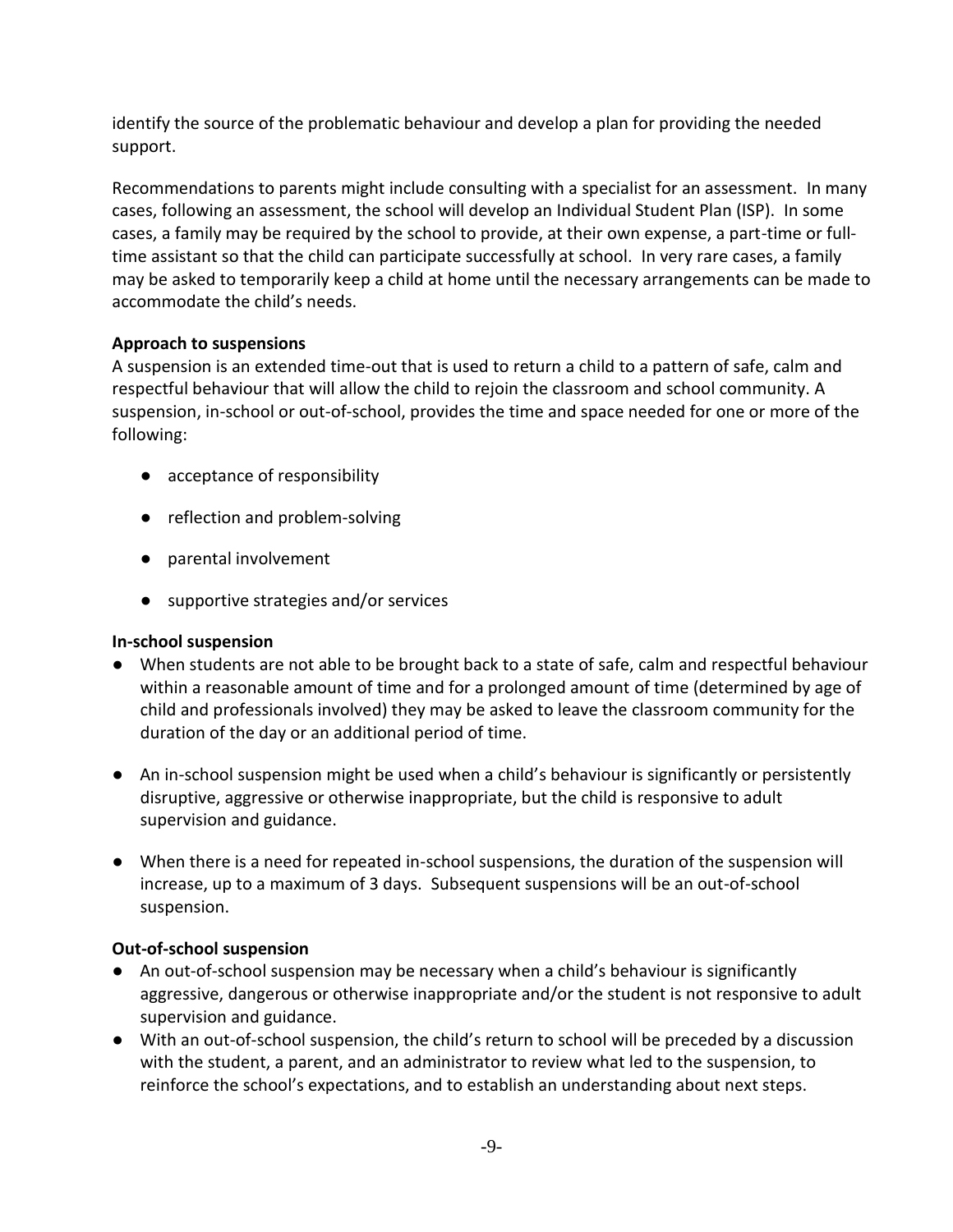- An out-of-school suspension creates a time for the school to work with the family and any other support resources to create a plan that will more likely generate behaviour that is consistently safe, calm and respectful.
- When there is a need for repeated out-of-school suspension, the duration of the suspension will increase, up to a maximum of 20 school days.

#### **Expulsion**

- The school reserves the right to expel a student when the continued attendance of that student would not be in the best interests of that student or the school.
- The school also reserves the right to expel a student when their behaviour is in breach of the Code of Conduct and/or has a negative impact on the school climate, including an impact on students or individuals in the school community.
- In addition, the school reserves the right to expel a student then a student's conduct interferes with learning and/or seriously jeopardizes the school's ability to guarantee the safety, health and well-being of its students or staff.
- In these circumstances, the school will make reasonable efforts to assist the student's family in securing suitable alternative education arrangements.

#### **Sharing and Review**

A condensed copy of the PPDJDS Guide to Safe, Calm and Respectful Behaviour and the Code of Conduct will be shared with all parents as part of, or as an addendum to, the Parent Handbook. The long version will be available upon request.

The Guide to Safe, Calm and Respectful Behaviour will be reviewed for possible revisions at a minimum of every three years. The school will continue to solicit the input of faculty and the Board of Directors in the review process.

## **EXCLUSION, TEASING, AND BULLYING**

(Approved by the Board of Directors, August 11, 2015)

Connection with and acceptance by peers at school is extremely important to all children. Conversations often revolve around perceptions about social status within the group. In elementary school, social skills are not fully developed. A central goal at Paul Penna Downtown Jewish Day School is to teach our students to act in accordance with the ethical principles of our tradition. Accordingly, we strive as a community to create an environment in which everyone, without exception, is treated with dignity and respect**.**

Although cases of aggressive and/or persistent teasing, bullying or exclusion call for a disciplinary response, in many situations, a no-blame, problem-solving approach can be highly effective in resolving the conflicts that typically arise among students. In our experience, a no-blame, problem